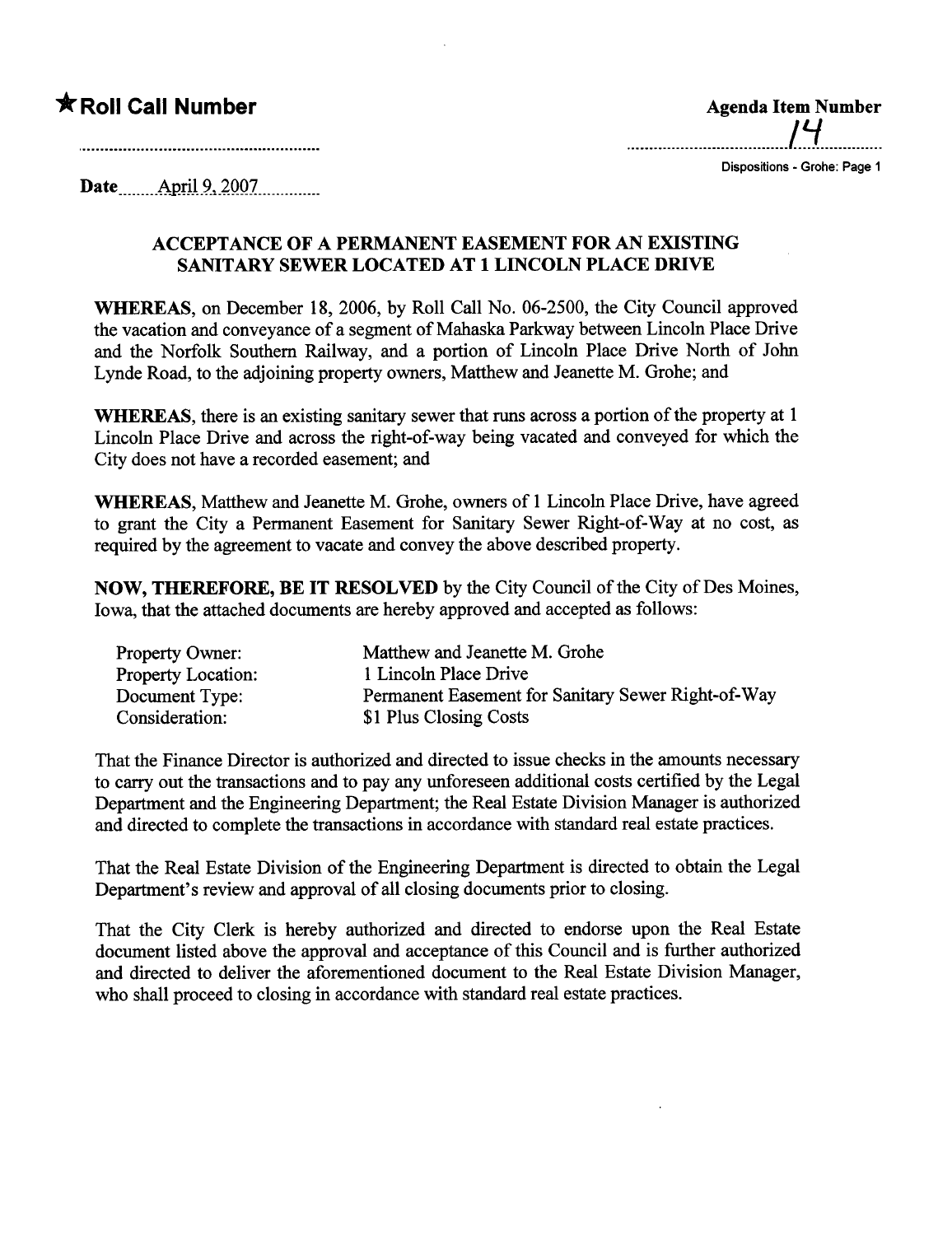## **\*Roll Call Number**

Date **April 9, 2007** 

**Agenda Item Number** ויו ................

Dispositions - Grohe: Page 2

APPROVED AS TO FORM:

Ann DiDonato **Assistant City Attorney** 

 $2\nu$ 

| u r                   |             |             |             |                 |                                                                                                                                                                                                                                                                                                                            |
|-----------------------|-------------|-------------|-------------|-----------------|----------------------------------------------------------------------------------------------------------------------------------------------------------------------------------------------------------------------------------------------------------------------------------------------------------------------------|
| <b>COUNCIL ACTION</b> | <b>YEAS</b> | <b>NAYS</b> | <b>PASS</b> | <b>ABSENT</b>   | <b>CERTIFICATE</b>                                                                                                                                                                                                                                                                                                         |
| <b>COWNIE</b>         |             |             |             |                 |                                                                                                                                                                                                                                                                                                                            |
| <b>COLEMAN</b>        |             |             |             |                 | I, Diane Rauh, City Clerk of said City hereby<br>certify that at a meeting of the City Council of<br>said City of Des Moines, held on the above date,<br>among other proceedings the above was adopted.<br>IN WITNESS WHEREOF, I have hereunto set my<br>hand and affixed my seal the day and year first<br>above written. |
| <b>HENSLEY</b>        |             |             |             |                 |                                                                                                                                                                                                                                                                                                                            |
| <b>KIERNAN</b>        |             |             |             |                 |                                                                                                                                                                                                                                                                                                                            |
| <b>MAHAFFEY</b>       |             |             |             |                 |                                                                                                                                                                                                                                                                                                                            |
| <b>MEYER</b>          |             |             |             |                 |                                                                                                                                                                                                                                                                                                                            |
| <b>VLASSIS</b>        |             |             |             |                 |                                                                                                                                                                                                                                                                                                                            |
| <b>TOTAL</b>          |             |             |             |                 |                                                                                                                                                                                                                                                                                                                            |
| <b>MOTION CARRIED</b> |             |             |             | <b>APPROVED</b> |                                                                                                                                                                                                                                                                                                                            |
|                       |             |             |             | Mayor           | City Clerk                                                                                                                                                                                                                                                                                                                 |